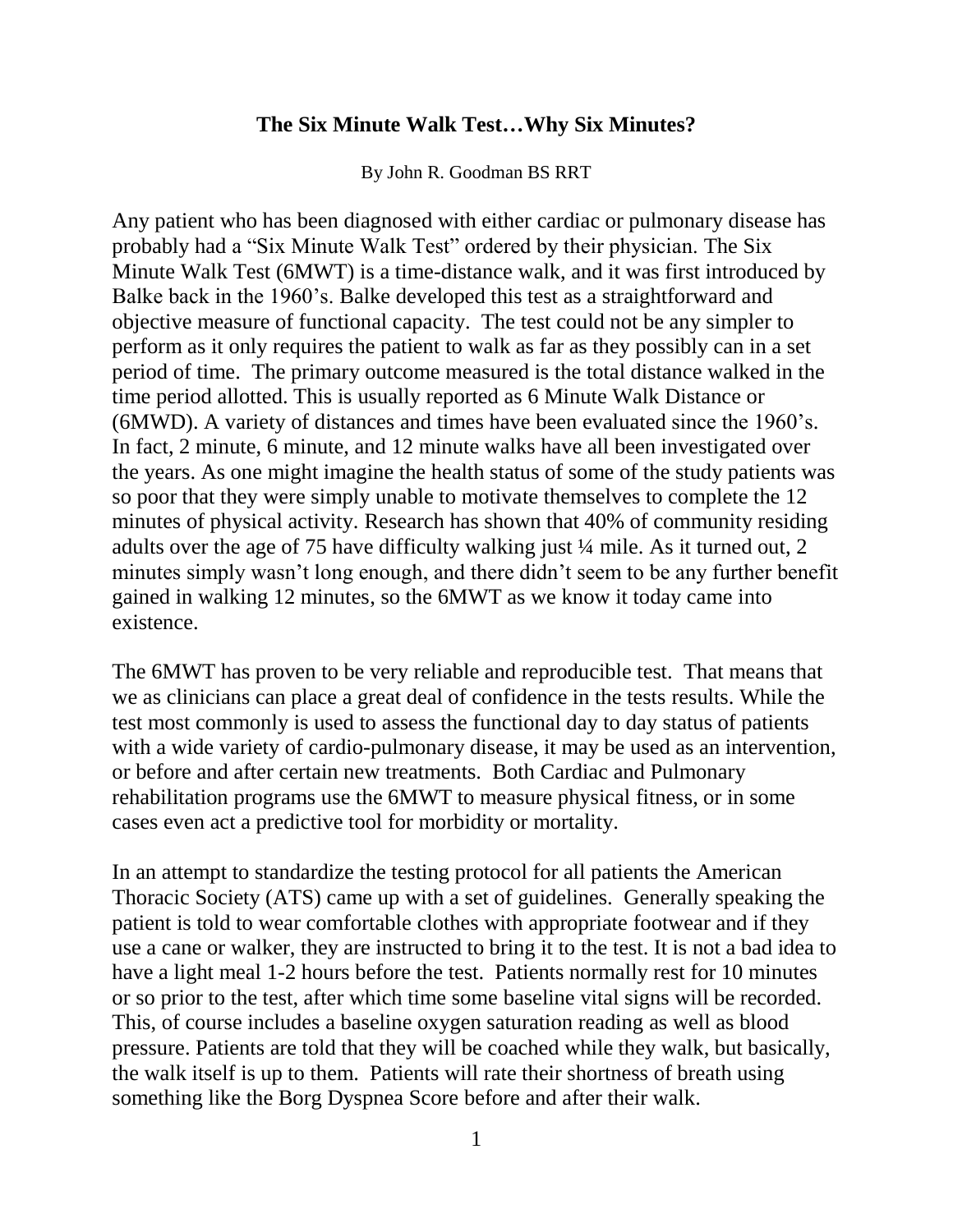Since we have been doing 6MWTs and its variants for over 50 years to determine a patient's functional status, the original use of the test that was limited to cardiac and respiratory dysfunction has been substantially widened. Clinical indications now include: pulmonary hypertension, COPD, congestive heart failure (CHF), pulmonary rehabilitation, lung resection, lung transplant, lung volume reduction

produced statistically and clinically significant differences in distance walked. In

As was anticipated there was a "learning effect" in evidence. On average the second 6MWT showed an increase of 66 feet compared to the first walk. In subsequent studies, it became clear that a circular or oval (continuous) track

Walk continuously at your own pace Various measurements will be taken

fact, the average was 110 feet.

This may be a good time to discuss the physical layout of the "course." Although the 6MWT has been somewhat standardized, there *are* differences in testing technique between different clinical centers and labs. In particular, there is not agreement on the length of the test course, the shape of the test course (straight or continuous circle or oval), whether a practice walk should be done before the final test, and whether the best of two or just the second of two walks should be recorded as the "keeper.

How many feet can you walk in 6 minutes? How much physical labor?



**Borg Scale RPE Method** 0.5 Very, very weak Very weak Somewhat strong Strong **Very Strong** Maximal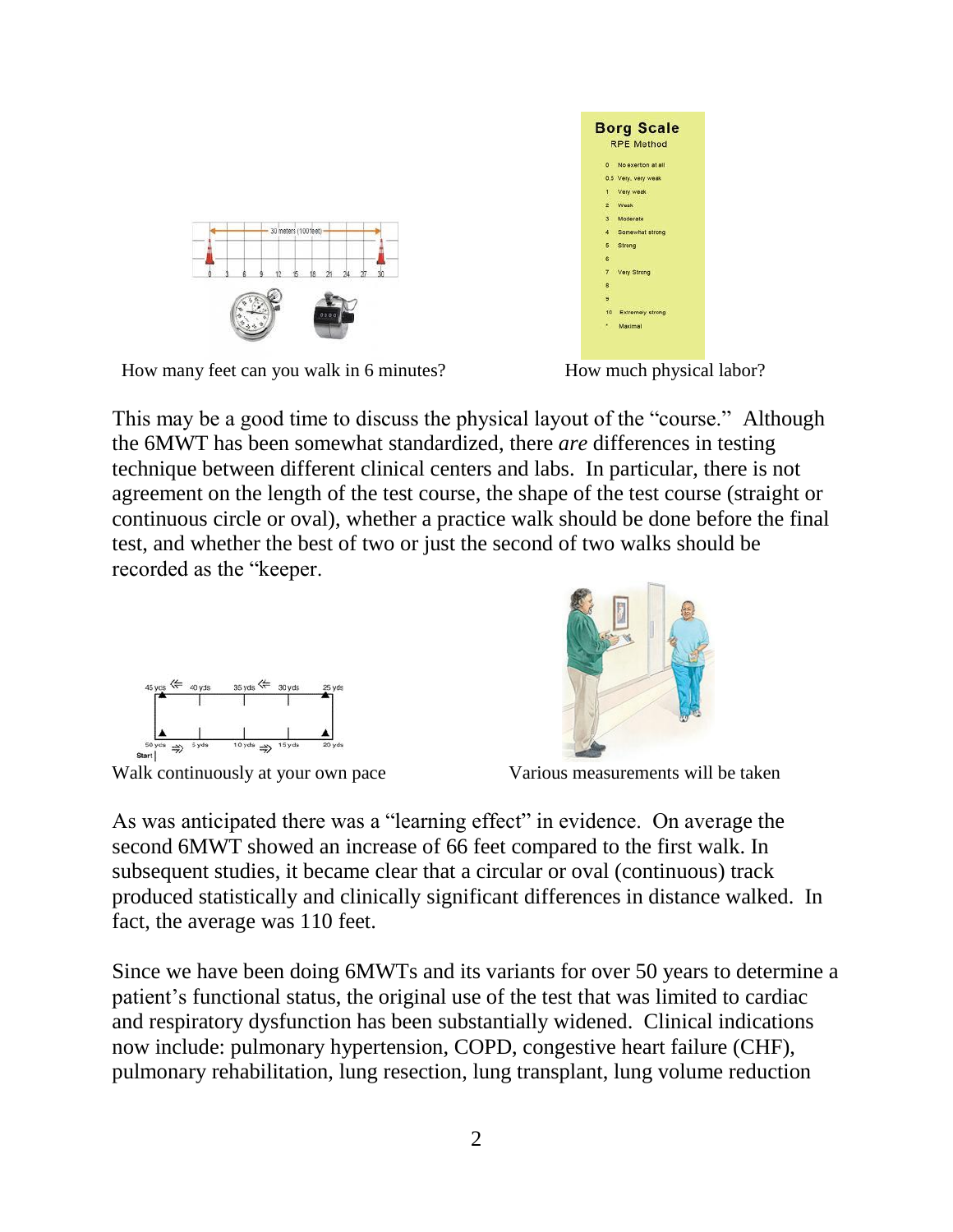surgery, interstitial lung disease, cystic fibrosis, peripheral vascular disease, and fibromyalgia.

There are just a few contraindications to doing a 6MWT on certain patients. Most of them are common sense and include: unstable angina, resting heart rate over 120/min, recent myocardial infarction, inability to ambulate, and poorly controlled systemic hypertension (Mean Arterial Pressure over 135.) There are also a few other factors that *may* influence the distance a patient can walk. They include being of short stature, being older than 75, being very tall, being a woman, and of course other significant medical co-morbidities. These could include things like untreated anemia, musculoskeletal limitations, impaired cognition, and interaction with tester.



walk for 6minutes. than a sprint.



Directions are simple... This is more of a marathon

One of the more important variables that needs to be considered includes the relationship between the patient and the technician who is testing them. To avoid having the patient try and "track" their tester, it is recommended that the technician walk behind the patient so it is the *patient* that sets the pace. The technician may carry the patient's oxygen if necessary. If the patient needs to adjust their oxygen flow rate, this must be noted by the technician as well as the saturation achieved. Encouragement phrases such as "you are doing well," and "keep up the good work" can be called out at regular intervals. To assist the patient with their pacing, it is common to announce elapsed time at the halfway point, with 2 minutes remaining, and then when there is one minute remaining. Chairs are normally placed along the route so that a patient may sit to catch their breath should that be necessary.

Now that the patient has completed their full 6MWT they should immediately rate their dyspnea using the Borg scale once again. Other questionnaires can be administered to rate the patients activities of daily living (ADL). Physical activity levels can also be assessed by simple questionnaire, as well as quality of life assessments. At this point one can see why the 6MWT is most commonly